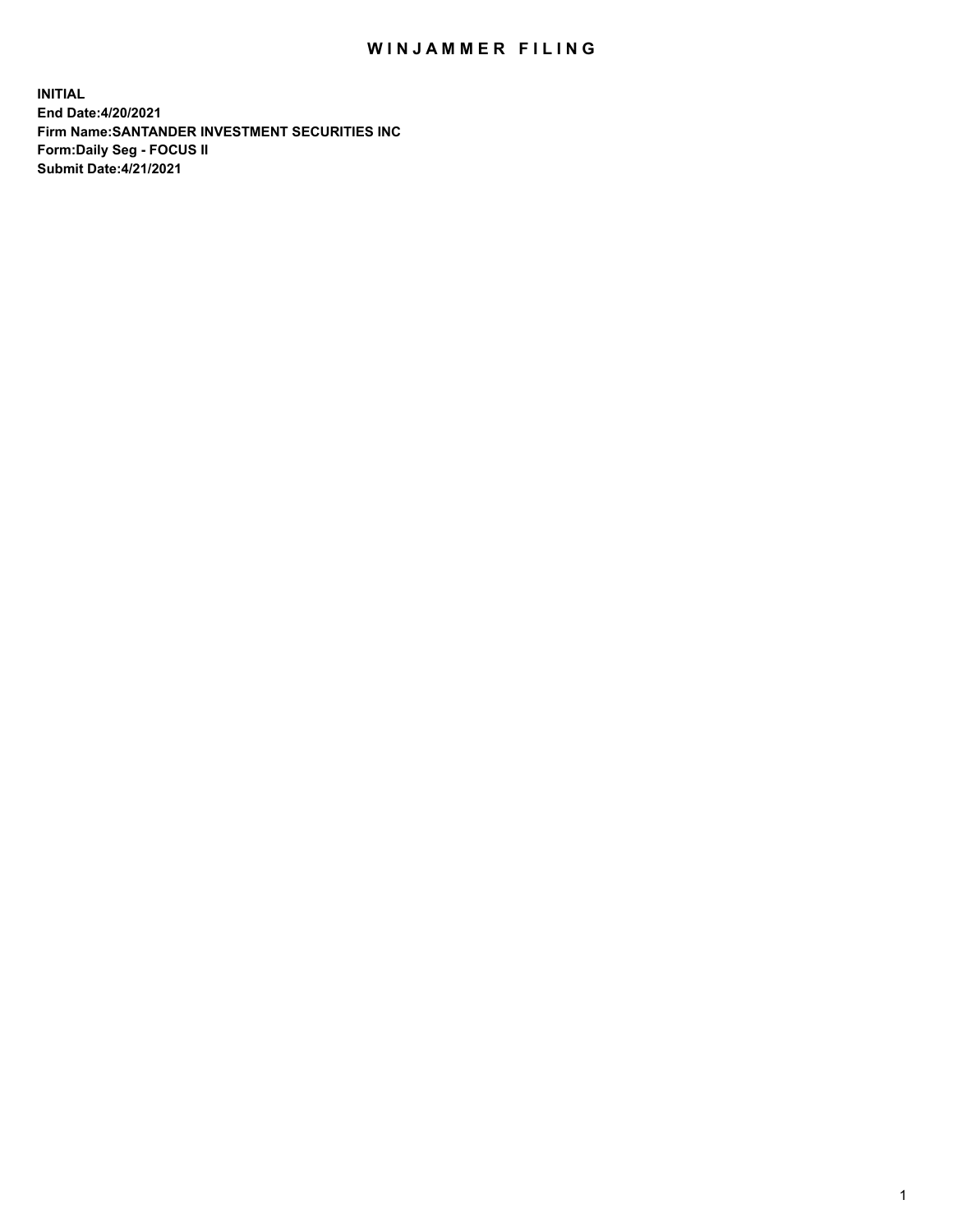**INITIAL End Date:4/20/2021 Firm Name:SANTANDER INVESTMENT SECURITIES INC Form:Daily Seg - FOCUS II Submit Date:4/21/2021 Daily Segregation - Cover Page**

| Name of Company                                                                   | <b>SANTANDER INVESTMENT</b><br><b>SECURITIES INC</b> |
|-----------------------------------------------------------------------------------|------------------------------------------------------|
| <b>Contact Name</b>                                                               | <b>Felix Munoz</b>                                   |
| <b>Contact Phone Number</b>                                                       | (212) 407-4594                                       |
| <b>Contact Email Address</b>                                                      | felix.munoz@santander.us                             |
| FCM's Customer Segregated Funds Residual Interest Target (choose one):            |                                                      |
| a. Minimum dollar amount: ; or                                                    | 70,000,000                                           |
| b. Minimum percentage of customer segregated funds required:%; or                 | <u>0</u>                                             |
| c. Dollar amount range between: and; or                                           | 0 <sub>0</sub>                                       |
| d. Percentage range of customer segregated funds required between:% and%.         | 0 <sub>0</sub>                                       |
| FCM's Customer Secured Amount Funds Residual Interest Target (choose one):        |                                                      |
| a. Minimum dollar amount: ; or                                                    | $\frac{0}{0}$                                        |
| b. Minimum percentage of customer secured funds required:%; or                    |                                                      |
| c. Dollar amount range between: and; or                                           | 0 <sub>0</sub>                                       |
| d. Percentage range of customer secured funds required between:% and%.            | 0 <sub>0</sub>                                       |
| FCM's Cleared Swaps Customer Collateral Residual Interest Target (choose one):    |                                                      |
| a. Minimum dollar amount: ; or                                                    | $\overline{\mathbf{0}}$                              |
| b. Minimum percentage of cleared swaps customer collateral required:% ; or        | $\underline{\mathbf{0}}$                             |
| c. Dollar amount range between: and; or                                           | 0 <sub>0</sub>                                       |
| d. Percentage range of cleared swaps customer collateral required between:% and%. | <u>00</u>                                            |

Attach supporting documents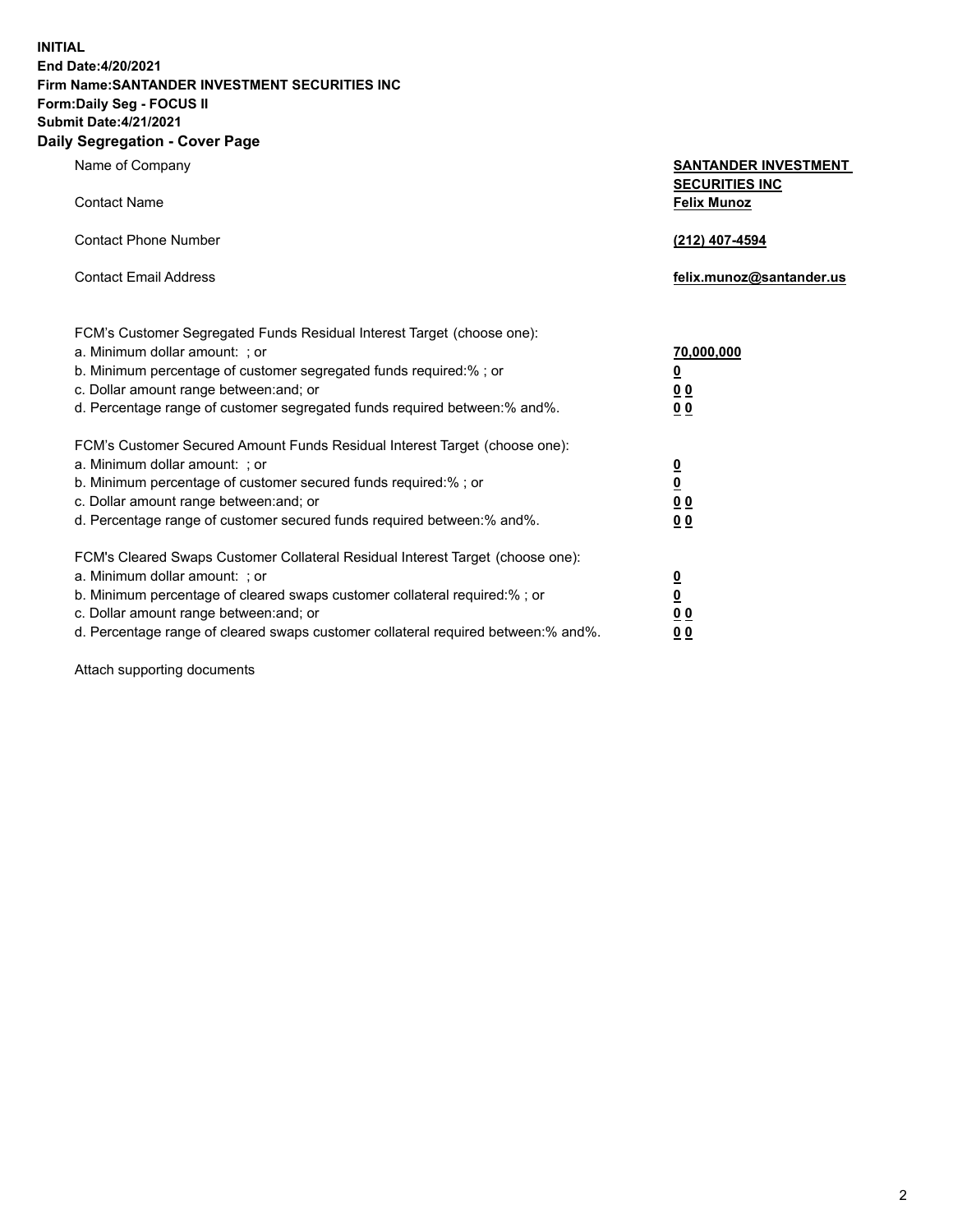## **INITIAL End Date:4/20/2021 Firm Name:SANTANDER INVESTMENT SECURITIES INC Form:Daily Seg - FOCUS II Submit Date:4/21/2021 Daily Segregation - Secured Amounts**

|            | Foreign Futures and Foreign Options Secured Amounts                                         |                   |
|------------|---------------------------------------------------------------------------------------------|-------------------|
|            | Amount required to be set aside pursuant to law, rule or regulation of a foreign            | $0$ [7305]        |
|            | government or a rule of a self-regulatory organization authorized thereunder                |                   |
| 1.         | Net ledger balance - Foreign Futures and Foreign Option Trading - All Customers             |                   |
|            | A. Cash                                                                                     | $0$ [7315]        |
|            | B. Securities (at market)                                                                   | $0$ [7317]        |
| 2.         | Net unrealized profit (loss) in open futures contracts traded on a foreign board of trade   | $0$ [7325]        |
| 3.         | Exchange traded options                                                                     |                   |
|            | a. Market value of open option contracts purchased on a foreign board of trade              | $0$ [7335]        |
|            | b. Market value of open contracts granted (sold) on a foreign board of trade                | $0$ [7337]        |
| 4.         | Net equity (deficit) (add lines 1. 2. and 3.)                                               | $0$ [7345]        |
| 5.         | Account liquidating to a deficit and account with a debit balances - gross amount           | $0$ [7351]        |
|            | Less: amount offset by customer owned securities                                            | 0 [7352] 0 [7354] |
| 6.         | Amount required to be set aside as the secured amount - Net Liquidating Equity              | $0$ [7355]        |
|            | Method (add lines 4 and 5)                                                                  |                   |
| 7.         | Greater of amount required to be set aside pursuant to foreign jurisdiction (above) or line | $0$ [7360]        |
|            | 6.                                                                                          |                   |
|            | FUNDS DEPOSITED IN SEPARATE REGULATION 30.7 ACCOUNTS                                        |                   |
| 1.         | Cash in banks                                                                               |                   |
|            | A. Banks located in the United States                                                       | $0$ [7500]        |
|            | B. Other banks qualified under Regulation 30.7                                              | 0 [7520] 0 [7530] |
| 2.         | <b>Securities</b>                                                                           |                   |
|            | A. In safekeeping with banks located in the United States                                   | $0$ [7540]        |
|            | B. In safekeeping with other banks qualified under Regulation 30.7                          | 0 [7560] 0 [7570] |
| 3.         | Equities with registered futures commission merchants                                       |                   |
|            | A. Cash                                                                                     | $0$ [7580]        |
|            | <b>B.</b> Securities                                                                        | $0$ [7590]        |
|            | C. Unrealized gain (loss) on open futures contracts                                         | $0$ [7600]        |
|            | D. Value of long option contracts                                                           | $0$ [7610]        |
|            | E. Value of short option contracts                                                          | 0 [7615] 0 [7620] |
| 4.         | Amounts held by clearing organizations of foreign boards of trade                           |                   |
|            | A. Cash                                                                                     | $0$ [7640]        |
|            | <b>B.</b> Securities                                                                        | $0$ [7650]        |
|            | C. Amount due to (from) clearing organization - daily variation                             | $0$ [7660]        |
|            | D. Value of long option contracts                                                           | $0$ [7670]        |
|            | E. Value of short option contracts                                                          | 0 [7675] 0 [7680] |
| 5.         | Amounts held by members of foreign boards of trade                                          |                   |
|            | A. Cash                                                                                     | $0$ [7700]        |
|            | <b>B.</b> Securities                                                                        | $0$ [7710]        |
|            | C. Unrealized gain (loss) on open futures contracts                                         | $0$ [7720]        |
|            | D. Value of long option contracts                                                           | $0$ [7730]        |
|            | E. Value of short option contracts                                                          | 0 [7735] 0 [7740] |
| 6.         | Amounts with other depositories designated by a foreign board of trade                      | $0$ [7760]        |
| 7.         | Segregated funds on hand                                                                    | $0$ [7765]        |
| 8.         | Total funds in separate section 30.7 accounts                                               | $0$ [7770]        |
| 9.         | Excess (deficiency) Set Aside for Secured Amount (subtract line 7 Secured Statement         | $0$ [7380]        |
|            | Page 1 from Line 8)                                                                         |                   |
| 10.<br>11. | Management Target Amount for Excess funds in separate section 30.7 accounts                 | $0$ [7780]        |
|            | Excess (deficiency) funds in separate 30.7 accounts over (under) Management Target          | $0$ [7785]        |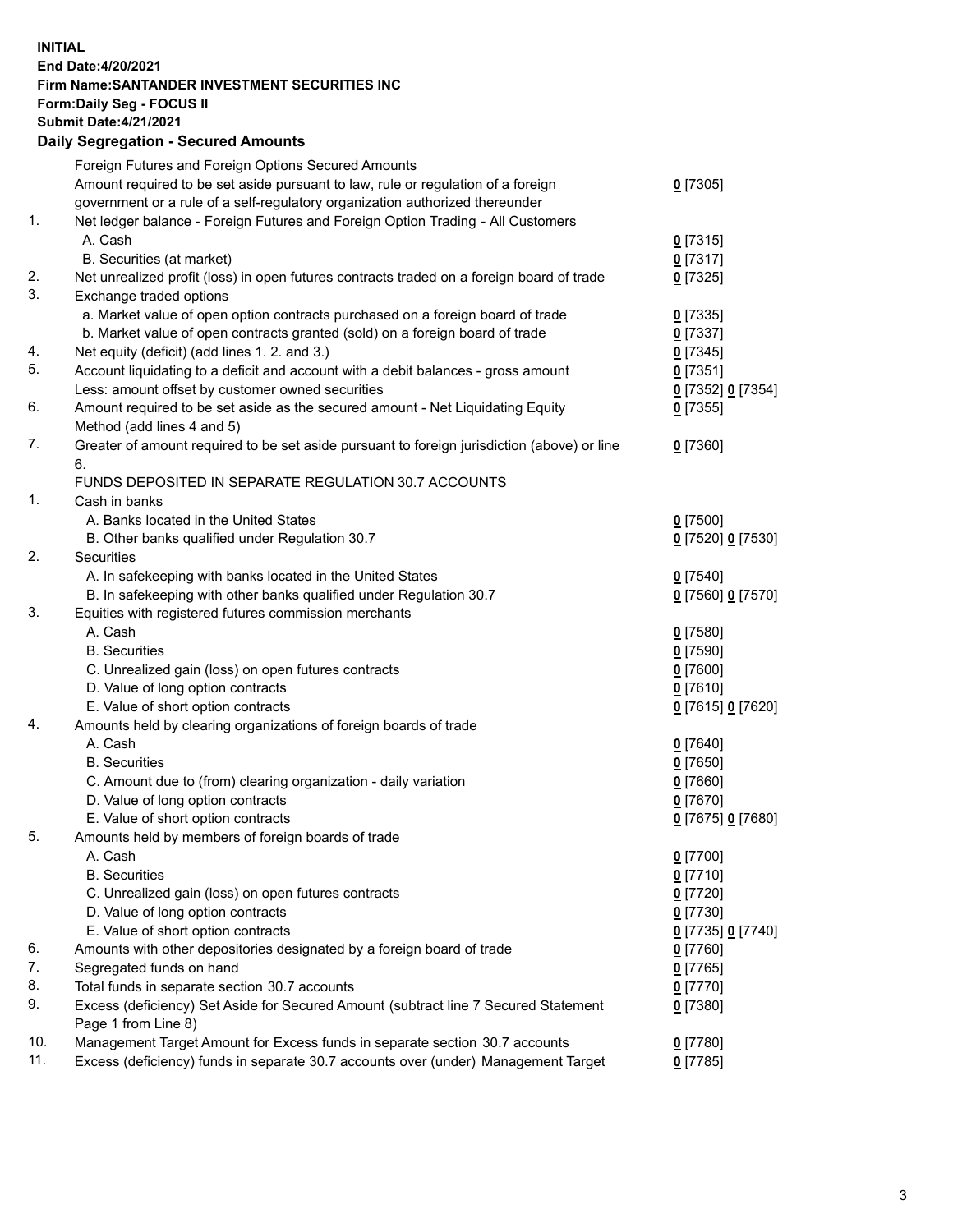| <b>INITIAL</b> |                                                                                     |                      |
|----------------|-------------------------------------------------------------------------------------|----------------------|
|                | End Date: 4/20/2021                                                                 |                      |
|                | Firm Name: SANTANDER INVESTMENT SECURITIES INC                                      |                      |
|                | Form: Daily Seg - FOCUS II                                                          |                      |
|                | <b>Submit Date:4/21/2021</b>                                                        |                      |
|                | Daily Segregation - Segregation Statement                                           |                      |
|                | SEGREGATION REQUIREMENTS(Section 4d(2) of the CEAct)                                |                      |
| 1.             | Net ledger balance                                                                  |                      |
|                | A. Cash                                                                             | 1,263,993,586 [7010] |
|                | B. Securities (at market)                                                           | $0$ [7020]           |
| 2.             | Net unrealized profit (loss) in open futures contracts traded on a contract market  | 537,864,724 [7030]   |
| 3.             | Exchange traded options                                                             |                      |
|                | A. Add market value of open option contracts purchased on a contract market         | 49,537,733 [7032]    |
|                | B. Deduct market value of open option contracts granted (sold) on a contract market | 41,653,848 [7033]    |
| 4.             | Net equity (deficit) (add lines 1, 2 and 3)                                         | 1,809,742,195 [7040] |
| 5.             | Accounts liquidating to a deficit and accounts with                                 |                      |
|                | debit balances - gross amount                                                       | $0$ [7045]           |
|                | Less: amount offset by customer securities                                          | 0 [7047] 0 [7050]    |
| 6.             | Amount required to be segregated (add lines 4 and 5)                                | 1,809,742,195 [7060] |
|                | FUNDS IN SEGREGATED ACCOUNTS                                                        |                      |
| 7.             | Deposited in segregated funds bank accounts                                         |                      |
|                | A. Cash                                                                             | 215,338,461 [7070]   |
|                | B. Securities representing investments of customers' funds (at market)              | $0$ [7080]           |
|                | C. Securities held for particular customers or option customers in lieu of cash (at | $0$ [7090]           |
|                | market)                                                                             |                      |
| 8.             | Margins on deposit with derivatives clearing organizations of contract markets      |                      |
|                | A. Cash                                                                             | 1,653,664,836 [7100] |
|                | B. Securities representing investments of customers' funds (at market)              | $0$ [7110]           |
|                | C. Securities held for particular customers or option customers in lieu of cash (at | $0$ [7120]           |
|                | market)                                                                             |                      |
| 9.             | Net settlement from (to) derivatives clearing organizations of contract markets     | 5,288,881 [7130]     |
| 10.            | Exchange traded options                                                             |                      |
|                | A. Value of open long option contracts                                              | 49,537,733 [7132]    |
|                | B. Value of open short option contracts                                             | -41,653,848 [7133]   |
| 11.            | Net equities with other FCMs                                                        |                      |
|                | A. Net liquidating equity                                                           | $0$ [7140]           |
|                | B. Securities representing investments of customers' funds (at market)              | $0$ [7160]           |
|                | C. Securities held for particular customers or option customers in lieu of cash (at | $0$ [7170]           |
|                | market)                                                                             |                      |
| 12.            | Segregated funds on hand                                                            | $0$ [7150]           |
| 13.            | Total amount in segregation (add lines 7 through 12)                                | 1,882,176,063 [7180] |
| 14.            | Excess (deficiency) funds in segregation (subtract line 6 from line 13)             | 72,433,868 [7190]    |
| 15.            | Management Target Amount for Excess funds in segregation                            | 70,000,000 [7194]    |
| 16.            | Excess (deficiency) funds in segregation over (under) Management Target Amount      | 2,433,868 [7198]     |
|                | <b>Excess</b>                                                                       |                      |